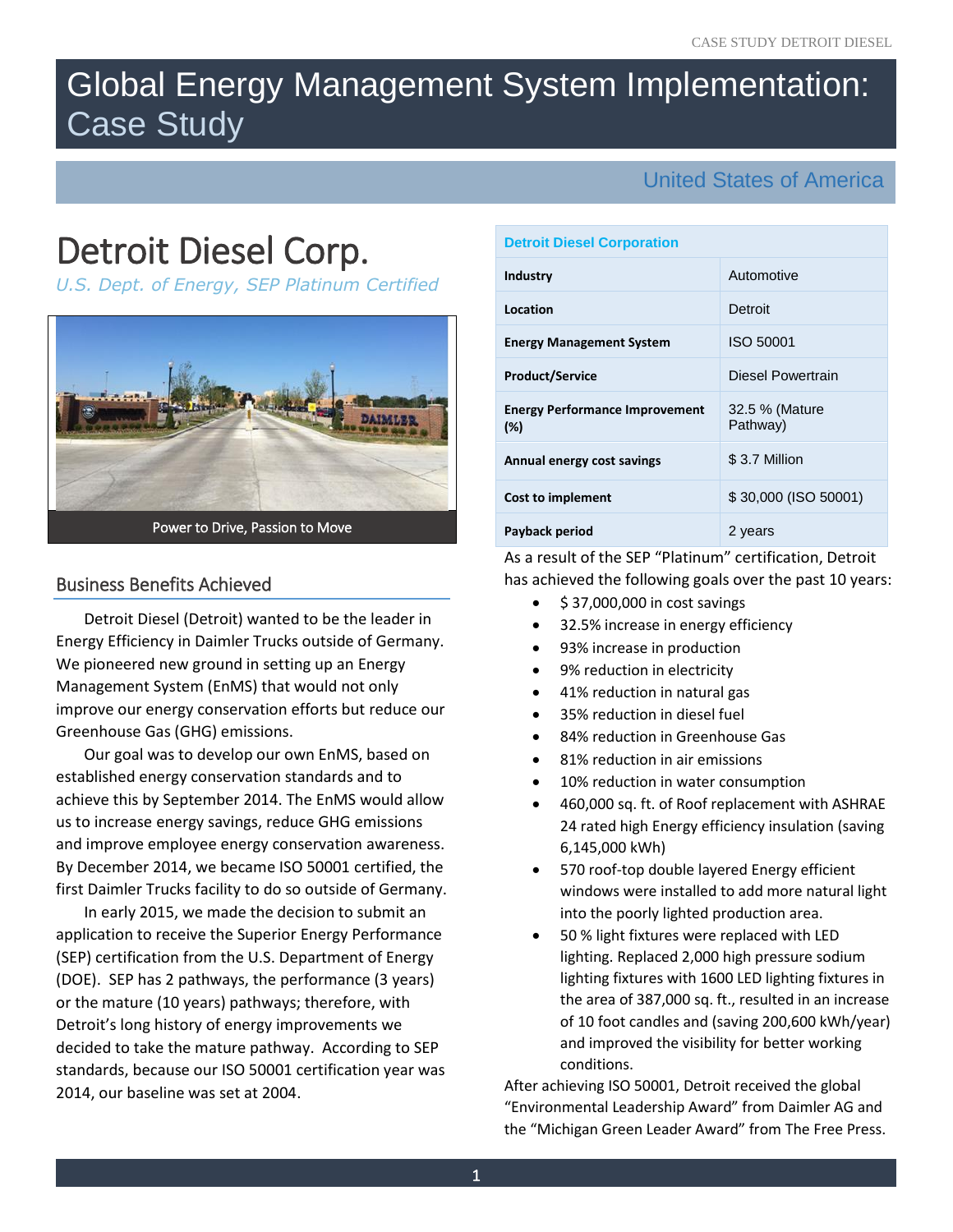Additional efforts were made to improve employee working conditions by replacing existing HVAC system which resulted in improved air quality in offices and plant areas.

# *"I can highly recommend implementation of an EnMS ISO 50001/SEP. It is painless!!"*

—Jeff Allen, Plant Manager

## Energy Performance Improvement

In order to verify internal results Detroit used the DOE's Superior Energy Program. The DOE's Energy Performance Indicator (EnPI) Tool showed the following results. (See chart below)

| <b>DOE-SEP EnPI Tool</b>                                  | 2004      | 2014      |
|-----------------------------------------------------------|-----------|-----------|
| <b>Actual Electricity (MMBTU)</b>                         | 1,203,451 | 1,192,459 |
| <b>Actual Natural Gas (MMBTU)</b>                         | 555,861   | 303,052   |
| <b>Actual Diesel (MMBTU)</b>                              | 229,729   | 299,163   |
| <b>TOTAL (MMBTU)</b>                                      | 1,989,041 | 1,794,674 |
|                                                           |           |           |
| <b>Adjustment Method</b>                                  | Chaining  | Chaining  |
| <b>Modeled Electricity</b><br>(MMBTU)                     | 939,261   | 1,180,930 |
| <b>Electricity (MMBTU) Annual</b><br><b>Savings</b>       | 0         | $-11,529$ |
| <b>Modeled Natural Gas</b><br>(MMBTU)                     | 305,817   | 323,174   |
| Natural Gas (MMBTU)<br><b>Annual Savings</b>              | 0         | 20,122    |
| <b>Modeled Diesel (MMBTU)</b>                             | 132,534   | 337,092   |
| Diesel (MMBTU) Annual<br><b>Savings</b>                   | 0         | 37,929    |
| <b>Total Modeled Energy</b><br><b>Consumption (MMBTU)</b> | 1,377,613 | 1,841,196 |
| <b>EnPI Cumulative</b>                                    | 0.693     | 0.675     |
| <b>Cumulative Improvement (%)</b>                         | 0.00%     | 32.49%    |
| Annual Improvement (%)                                    | 0.00%     | 1.03%     |
| <b>Annual Savings</b><br>(MMBTU/year)                     | 0         | 46,522    |
| <b>Cumulative Savings</b><br>(MMBTU)                      | 0         | 4,205,189 |

While increasing production by 93%, Detroit was able to improve cumulative Energy performance by **32.49%**. The SEP model used 2004 as a baseline year to 2014. The overall achievements are as followed:

- 6,402,963.93 MMBTU
- \$37,311,557.81
- 442,381.02 tons of CO2 avoidance

This equates to an annual reduction of:

- 115,157 MMBtu Electricity
- 222,247 MMBtu Natural Gas
- 134,480 MMBtu Diesel
- 29,100 tons of CO2 emissions avoidance

All results were validated by DEKRA, a DOE approved certification body, in November 2015.

*"The lean initiatives have made Daimler AG competitive and our continued focus will position Daimler AG for even further growth. Congratulations to the entire team!"* 





# This Is Detroit

# **A New Name for a New Era**

For over 75 years, we have designed and built the heavy-duty engines that fuel commerce and transportation across North America and around the world. Our history is the foundation we build on today. This 3.2 million sq. ft. facility in the heart of Detroit employs 3,400 full time employees.

These days, our business is stronger than ever and headed in even more powerful directions. Our engines drive a [wide range of heavy-duty vehicles,](https://www.demanddetroit.com/about/vehiclefamily.aspx) and now we're offering our own line of axles and transmissions built with the same precise engineering and rock-solid durability you expect from our engines. Detroit is a full Diesel Powertrain facility.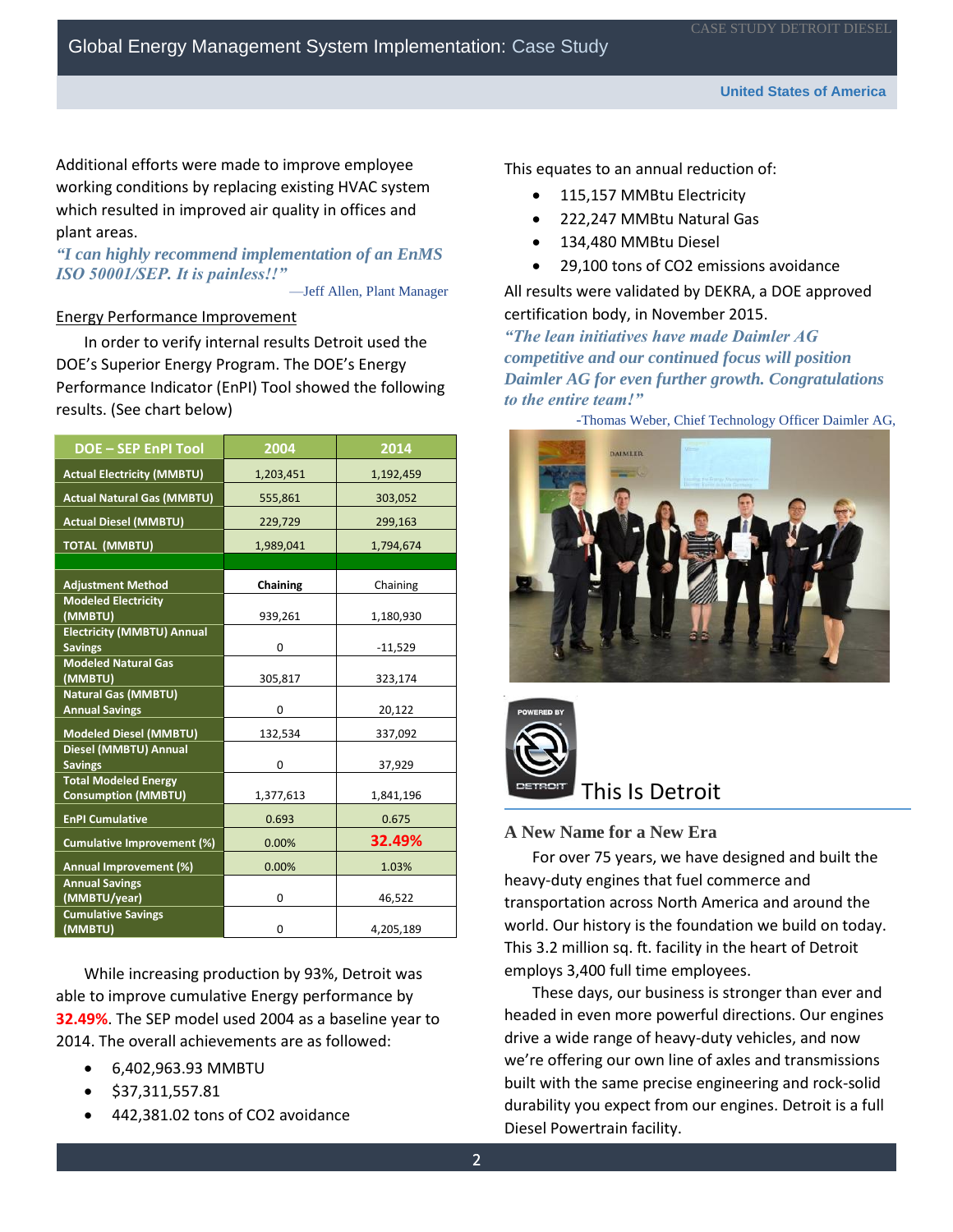#### **United States of America**

Our engineers are pioneering new innovative technologies that [preserve our environment](https://www.demanddetroit.com/about/environment.aspx) and we're offering helpful and convenient services like Detroit Virtual Technician to keep your business running easily and efficiently. Over the next year, we'll be rolling out some amazing additional components in our product line, so keep up: we're running fast and hard.

We believe our new direction deserves a name that recalls our strong past at the heart of American manufacturing, and points the way to our industryleading future. We're proud to be part of the rebirth currently taking place in one of America's greatest cities. So from now on, you can call us simply:

### "**Detroit. Hard-working. Confident. Tough. Detroit.**"

To those who say American manufacturing is dead, we say: look again. The Motor City is revved up and ready to roll. We're forging new paths, setting our sights on new destinations, and hiring new people to join our teams. From the trillions of pounds of cargo stocking store shelves, to the millions of schoolchildren driven to school on time, to emergency vehicles saving millions of lives, we are powered by Detroit. Just look under the hood. And then look inside the chassis. We're putting it all together to work harder for you.

## Business Case for Energy Management

Top management committed to save 20% of their overall energy consumption by 2020, as a result of the increased competitiveness in the global market. This goal is based on 2010 energy consumption which results in an annual goal of 2% energy reduction per year. It is Detroit's commitment to our customers and our community to provide the most fuel efficient, clean running engine on the market. In partnership with the US Environmental Protection Agency (EPA), Detroit has invested and developed fuel efficient state of the art diesel engine technologies. Each engine is tested and validated on site, using these new technologies our fuel consumption has dramatically decreased.

In addition, our energy provider DTE has offered incentives to implement energy efficient technologies into the facility. Energy has always been part of the ISO 14001 program. To meet our energy goals, required a more energy focused management program.

*"This certification and accomplishment is another tremendous milestone in our journey to be the most energy efficient facility within the Daimler network. In fact, we are the first Daimler facility in North America (including all car, bus and truck facilities) to earn this achievement and I want to thank all parties that were involved. The Detroit team continues to strive for accepting nothing but the best!"*

-Juergen Tirann, Head of Energy Management in Daimler Truck Powertrain

# Keys to Success

In order to successfully achieve our goals, Detroit management decided to appoint an Energy Advisor and an Energy Manager. To further assist in this endeavor, the EnMS program was integrated into our ISO 14001 system. This allowed us to build upon our successful Environmental Management program tools (e.g. online training, workshops and database) and by September 2014, Detroit had a complete EMS/EnMS up and running.

Key factors which lead to the success of the ISO 50001 program at Detroit were the following:

- Upper management commitment
- Top down communication
- Effective training program
- Integration of ISO 50001 into existing ISO 14001
- Strong experienced plant wide energy team
- Employee involvement
- Share achievements and appreciation
- Teamwork
- Energy awareness culture



Jeff Allen, Plant Manager with Paul Scheihing DOE Rep.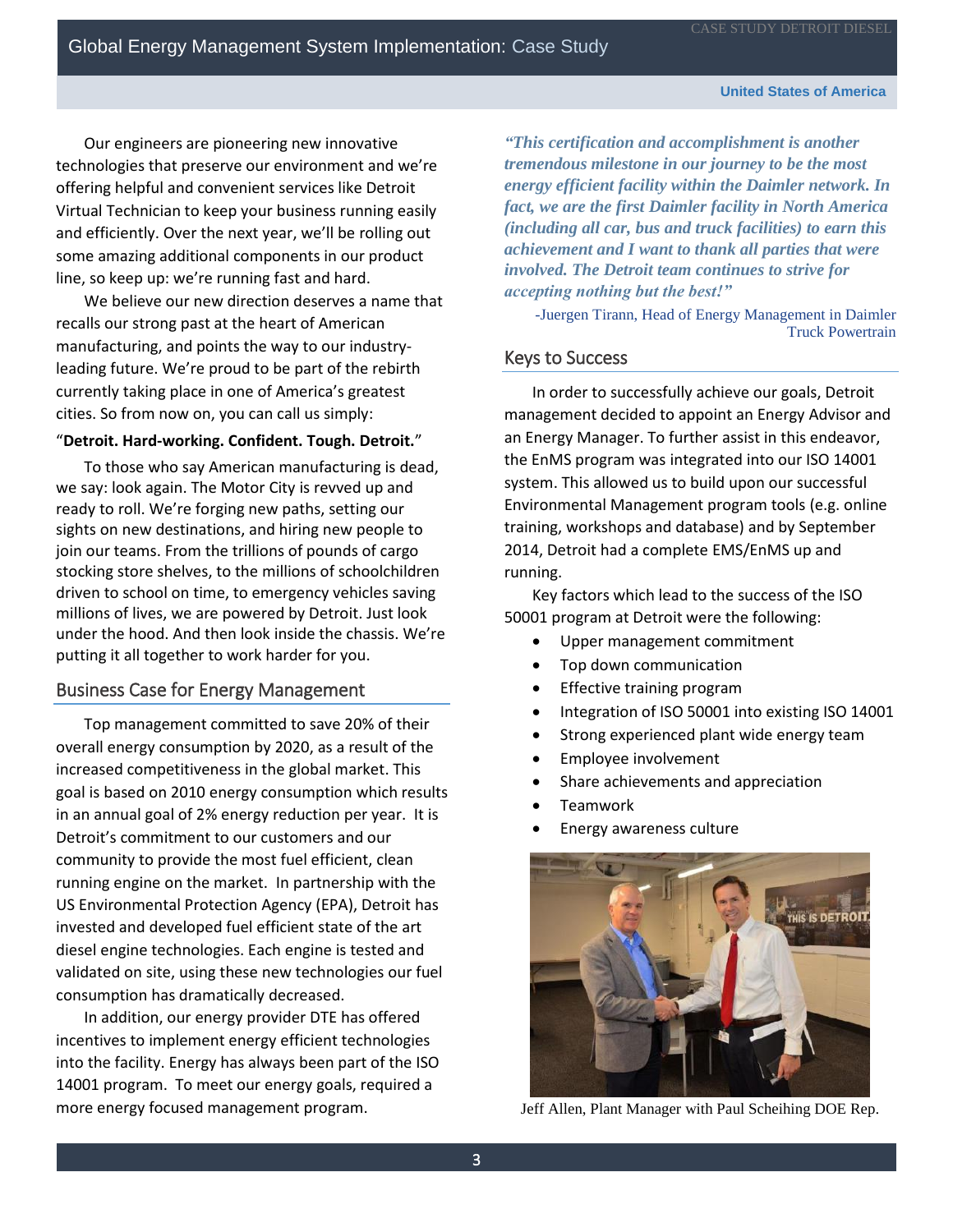# EnMS Development and Implementation

Top management appointed an Energy Advisor and an Energy Manager in March 2014 to form an Energy Management Team. This team was tasked to develop an effective EnMS, based on established energy conservation standards by September 2014, an aggressive 6 month time frame. The EnMS would allow us to increase energy savings by focusing on energy efficiency projects. The success of the EnMS program, took us one step further becoming ISO 50001 certified by December 2014.

The energy expert team, the Detroit Conserves Group (DCG), is a group of mechanical, electrical, energy and environmental engineers. The DCG conducts weekly energy saving meetings and reviews energy usage mapping to determine energy projects. Energy management software was purchased to develop energy maps, flowcharts and track high demand users.

The first DCG energy project, started in April 2014, was to improve energy efficiency by 10% in the Heavy Duty Engine (HDE) Head Machining Line, a significant energy usage process. This project was so successful; it resulted in a 25.3% reduction in energy usage. DCG's second energy project, started in June, was to improve energy efficiency by 10% in the HDE Block Machining Line. We attained 18.4 % reduction in energy usage.

By July 2014, a first of its kind, an internal webbased Energy & Environmental Database was launched and made available to employees. To enhance employee communications, we created the "Green Corner" story boards in the plant providing key energy information to employees. To sustain the effectiveness of our EnMS, new energy and environmental standards for lighting, air handling, heating and cooling were established. Key Performance Indicators (KPIs) were developed based on ISO 50001 standards to compare our success with other industrial leaders and our sister plants in Germany. In September 2014, Detroit Diesel passed the Daimler internal EnMS Audit. In December 2014, we successfully passed the ISO 50001 certification audit. This is the first ISO 50001 certified Daimler Trucks facility in the USA. Also, we are one of the top 20 automotive certified manufacturers in the USA.



Energy team presenting to DOE representative

# Organization and Roles Responsibilities



#### *Daimler Trucks Roles and Responsibilities*

#### **DAIMLER**

**Roles and Responsibilities** 

- of Energy Management Officer Operations Powertrain Trucks
- . Head of cross-plant energy team (= Energy Manager of the four sites Kassel, Mannheim, Gaggenau and Detroit)
- Communication interface between the Head of Operations Powertrain Trucks and the Steering Committees of the four sites Kassel, Mannheim, Gaggenau, Detroit
- Responsible for the energy management program of Operations Powertrain Trucks and translation to site-specific goals
- . Authorized representative of the Head of Operations Powertrain Trucks for the implementation of defined strategic and operational goals at the sites in compliance with energy policy
- . Responsible for know-how dialog between the sites
- . Definition and implementation of unified energy efficiency standards at all the sites
- . Definition of unified management processes in collaboration with the energy managers of the sites
- . Reporting of the results of the sites to the Head of Operations Powertrain Trucks
- Conducting cross-site management reviews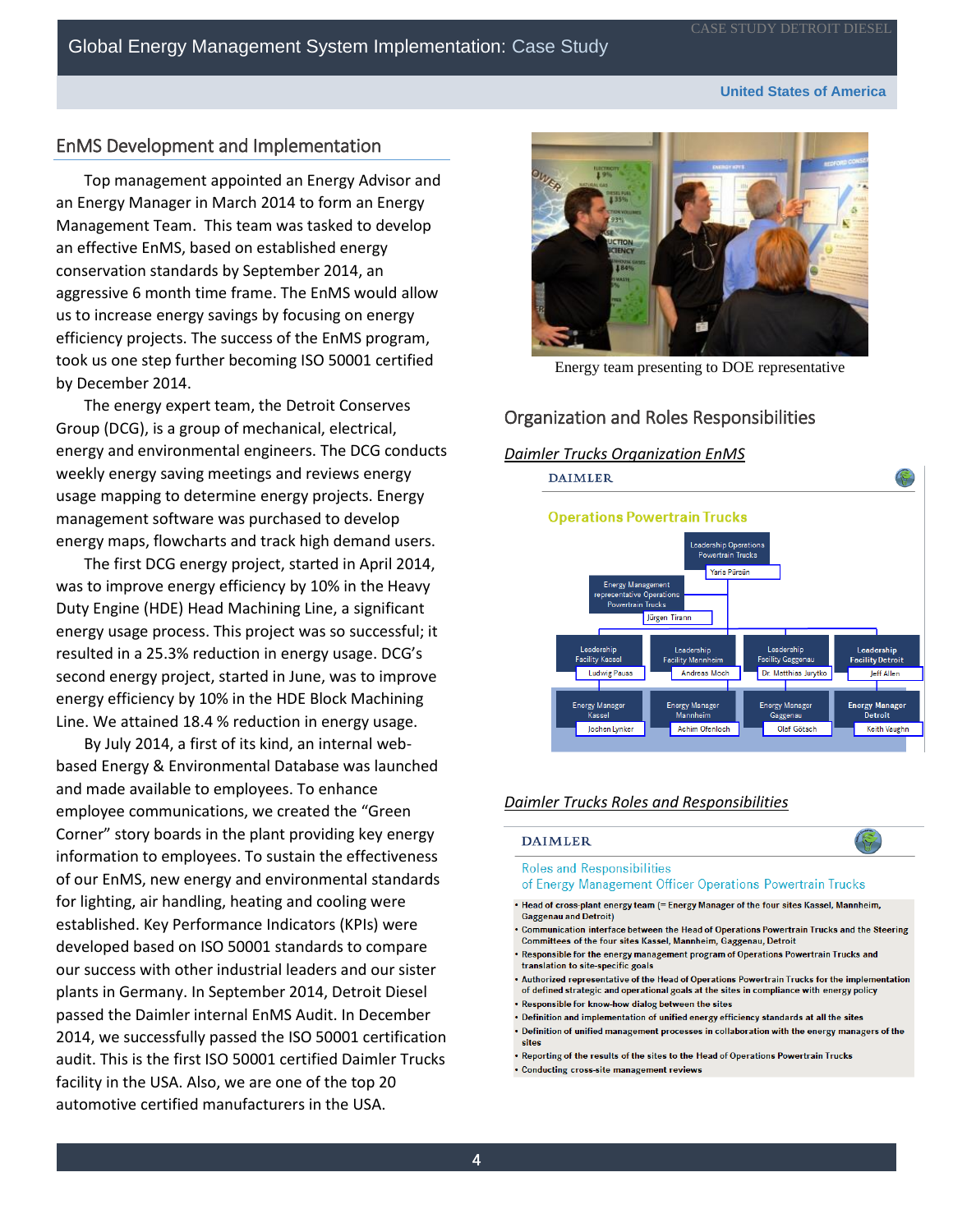#### **United States of America**

传

## *Detroit Organization EnMS*



# *Detroit Roles and Responsibilities*

#### **DAIMLER**

#### **Roles and Responsibilities**

of Energy Management Steering Committee

. Specification and approval of energy policy for the site in order to achieve improved energyrelated performance in compliance with Group policy (submittal by energy managers) Introduction and maintenance of energy policy at the site

- · Specification of strategic goals in compliance with energy policy
- .<br>Ensuring the availability of required resources for the introduction, realization, maintenance, and improvement of the energy management system (e.g. personnel, special capabilities, technical and financial resources)
- . Appointment of the energy manager and providing him with tasks, authorities, and responsibilities
- Approval of validated operational key indicators for evaluating the energy-related performance of the site
- . Checking the energy management system by conducting a management review based on required internal system audits and performance audits
- Consenting to the appointment of an interdisciplinary energy team (= expert team)
- . Approval of the energy-related operational procedures defined by the expert team
- . Approval of energy efficiency actions (expert projects) approval of actions and specification of responsibilities (project leader)
- . Ensuring legal conformity of the site

# *Cross Functional Organization EnMS*



### *Cross Functional Roles and Responsibilities*

#### **DAIMLER**

## **Roles and Responsibilities**

- of Energy Managers
- . Advising the steering committee on all energy-related issues
- . Leading the experts committee
- . Creation of an energy action plan of approved actions (e.g. expert projects) including time schedule. . Specialized support of the project leader responsible for the action
- . Issuing requirements to the expert team for data collection and monitoring
- . Organizing, preparing and conducting internal and external energy management audits
- . Creation and evaluation of energy reports for steering committee
- . Creation of a commercial and technical decision-making basis for steering committee and<br>presentation of energy saving recommendations for steering committee
- 
- Documentation of the energy management system
- Creation of suitable actions for increasing awareness, capabilities, and motivation for energy savings
- Drawing steering committee's attention to progress and results
- . Creation and distribution of regular energy reports for the production departments and site management
- Creation and documentation of an energy forecast (OP process)

# *"Thank you to all those involved in developing such an award-winning Energy Management program"*

-Jeff Allen, Plant Manager

**Big Users** 

Others

# Energy review and planning

To build a successful and stable EnMS it must have a solid foundation. Analyzation of energy usage was Detroit's first step. To accomplish this, meters had to be installed throughout the facility which allowed us to visualize how energy (Electricity, Natural Gas, Diesel) flows through the plant. The energy map enabled us to identify significant energy users and to prioritize our efforts.



Detroit implemented Kaizen tools (TOS = Truck Operating System) to help us create standardized procedures, visualization and methods. Tools included: Waterfall, Gant, Sankey diagrams, line and bar graphs.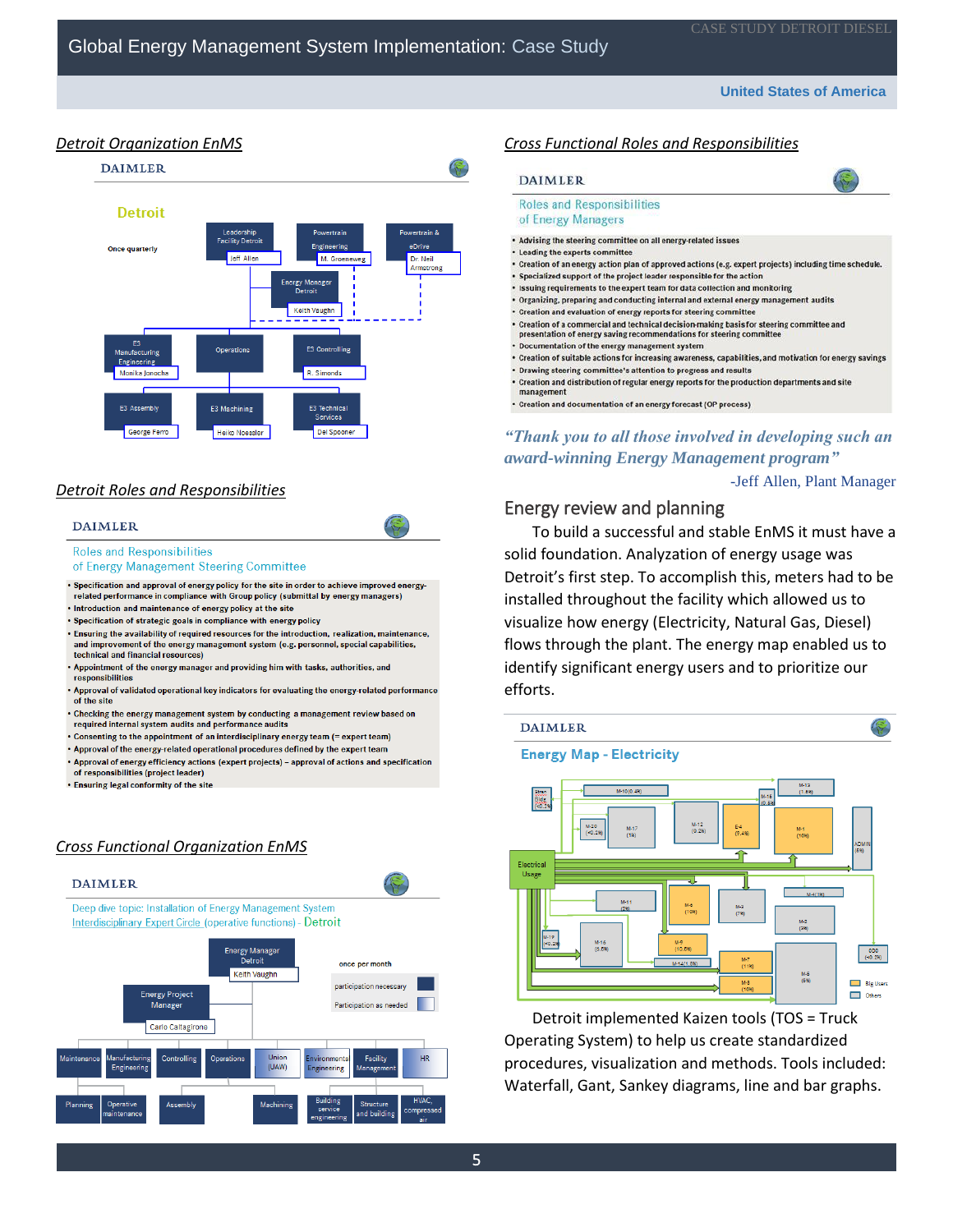

To approach energy reduction, Significant Energy Users (SEU) was identified on a machine level using a Sankey diagram. The Cross Functional Energy Team brainstormed ideas on how to reduce the energy usage of the SEU. Energy reduction projects with a payback of less than 2 years were implemented.





Project visualization to upper management

## *Key Performance Indicator (KPI)*

KPIs were developed as global standards to track performance to goals. Our KPIs are based on energy used (kWh) per hours worked to standardize measurements for different processes / products.

# Development of Expertise and Communications

ISO 50001 Internal Auditor training was provided to plant personnel to increase internal expertise. To lead these auditors a Certified Energy Manager (CEM) was appointed and trained by the Association of Energy Engineers (AEE). Logistical support was provided by an experienced ISO 50001 contractor and corporate Daimler AG.

Employees training and communication consist of: e-learning, new hire orientation, visual aids (using monitors, brochures, good 2 know articles, energy communication talks and Desktop Alerts).

To further enhance our presence monthly plant management meetings are held at the Green Corner, an in plant communication and meeting area, located along the main aisle way in the heart of the plant. These monthly meeting reinforces to all employees top management's commitment to energy sustainability. In July 2014, a first of its kind, internal web-based Energy & Environmental Database was developed and made available to employees online. This database includes Detroit's Energy policy and the complete EnMS.



Green Corner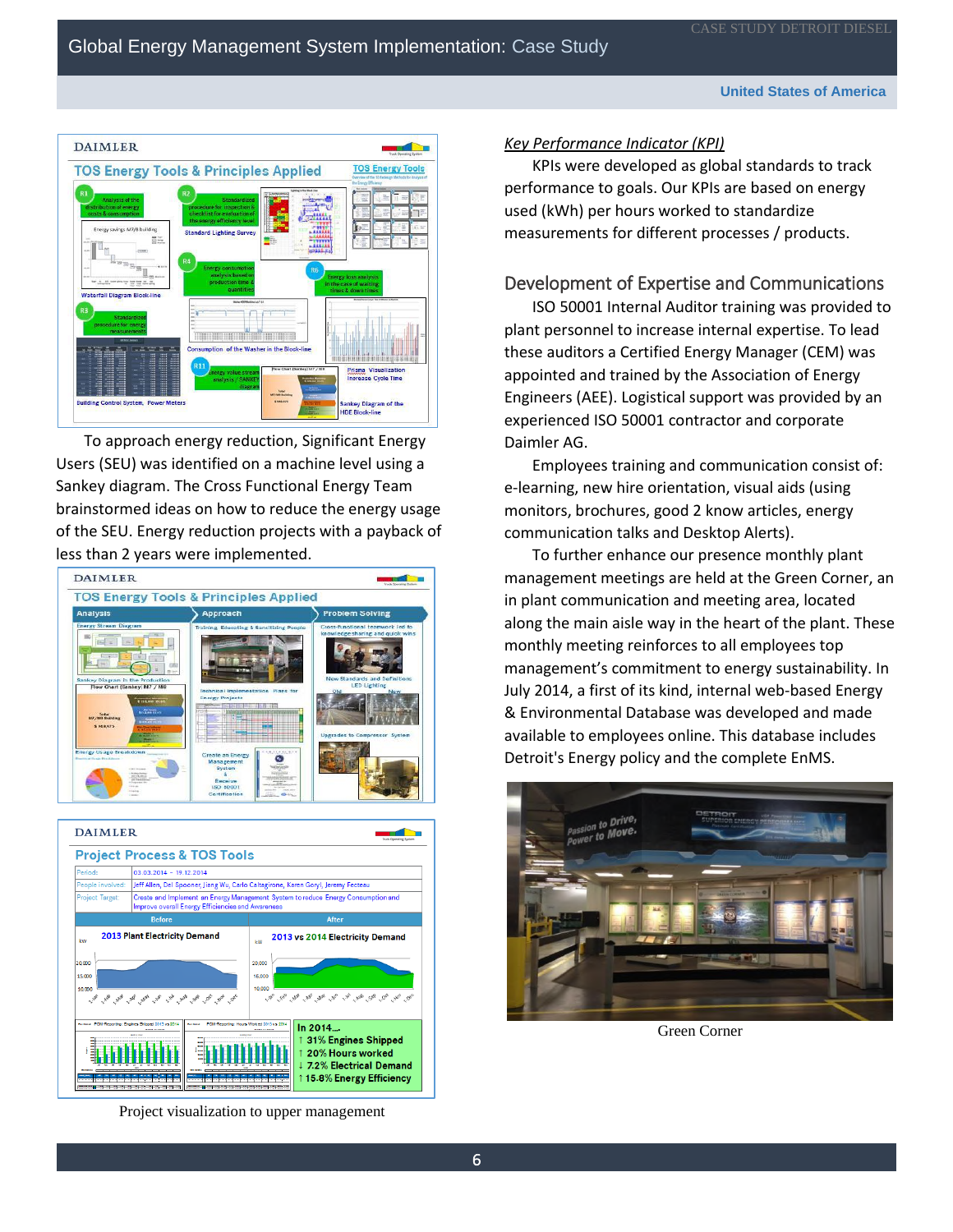# Tools and Resources

The EnMS Program requires tools to maintain continuous improvement and sustainability. To achieve this we developed a roadmap for energy management.



These are a few of the tools we use to maintain a high level of sustainability in our energy management processes.



Natural Gas Storage Management

We purchase natural gas during the summer (lower Nymex price) to fill up our natural gas storage bank. This bank allows us to use stored natural gas during high peak demands.

*"Natural Gas Storage is something each facility should do to lower the natural gas demand on peak times".* -Steve Dunning, Chief Auditor at DEKRA

Detroit's commitment to sustainability started in 1996 introducing the ISO 14001. As part of the ISO 14001, the system addressed conservation of natural resources. Using the Plan, Do, Check, Act, philosophy we introduced a databased that encompassed all environmental and energy aspects. Our lean manufacturing process is based on Kaizen principles which we have named TOS. It allows us to improve and maintain our EnMS in an efficient way. This is supported by our six sigma trained specialists. In cooperation with our local electricity provider (DTE) we were able to implement these successful projects included compressed air leak detection, facility lighting study, financial incentives for implementing energy projects.

# Maintain Operational Control

In order to maintain operational control and sustain energy performance improvement we perform the following tasks:

- ISO 50001 audits both internal & external
- Appropriate corrective actions request for findings
- Monthly KPIs review with plant management
- Introduce standard work instructions (SWI)
- Conduct periodic training for all employees
- Quarterly reports to corporate management To determine improvements in energy performance

we verify our results using the following data:

- Energy meters readings, billings, data correlation with KPI, and compare energy usage with production output
- Apply SEP EnPI tool to validate performance and cost reductions

To track our progress towards our energy programs and goals, we use the technical implementation plan to provide management a monthly update on progress to meet our targets. If it is determined that set goals are underperforming, top management provides additional support and direction to ensure targets are met.

Prior to audit, management reviews are conducted and the audit is scheduled with the 3rd party auditor. This ensures top management support and awareness of our energy processes. Additional training is provided to all personal prior to the EnMS 3rd party audit.